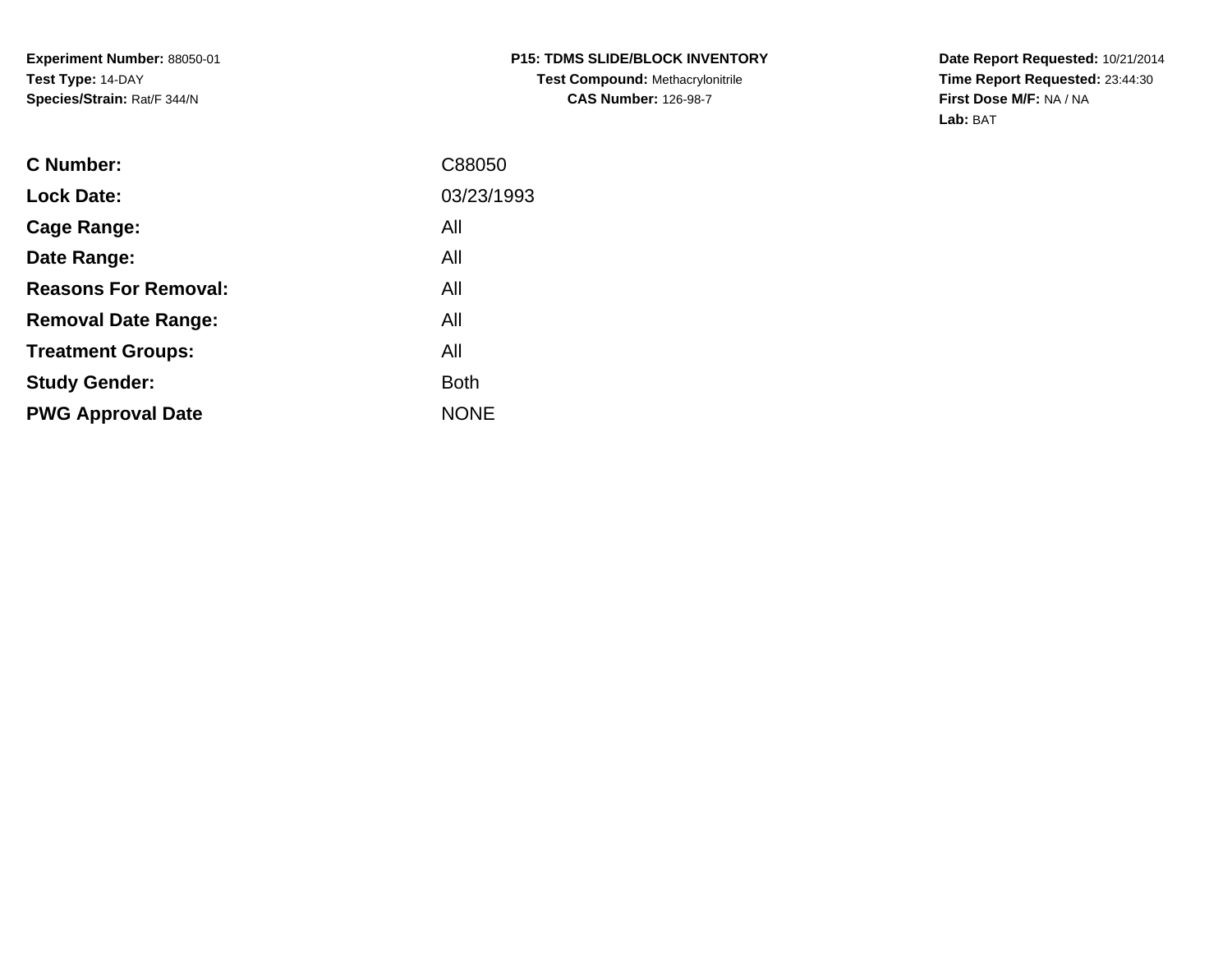#### **P15: TDMS SLIDE/BLOCK INVENTORY**

# **Test Compound:** Methacrylonitrile**CAS Number:** 126-98-7

**Date Report Requested:** 10/21/2014**Time Report Requested:** 23:44:30**First Dose M/F:** NA / NA**Lab:** BAT

| <b>SPECIES: Rat</b>         |                                 |                               | STRAIN: F 344/N          |                          |                             |
|-----------------------------|---------------------------------|-------------------------------|--------------------------|--------------------------|-----------------------------|
| <b>CID</b><br><b>NUMBER</b> | <b>INDIVIDUAL</b><br>ANIMAL NO. | <b>HISTO</b><br><b>NUMBER</b> | NMBR OF<br><b>SLIDES</b> | NMBR OF<br><b>BLOCKS</b> | <b>WET</b><br><b>TISSUE</b> |
|                             | 00001                           | 9204681                       |                          |                          | Y N                         |
| 2                           | 00002                           | 9204682                       |                          |                          | Y N                         |
| 3                           | 00003                           | 9204683                       |                          |                          | Y N                         |
| 4                           | 00004                           | 9204684                       |                          |                          | Y N                         |
| 5                           | 00005                           | 9204685                       |                          |                          | Y N                         |

 IN MY OPINION THIS MATERIAL IS OF SUFFICIENT QUALITY TO BE RETAINED IN THECARCINOGENESIS REPOSITORY UNLESS THE MATERIAL IS MARKED WITH AN ASTERISK

REVIEWED BY REPOSITORY SUPERVISOR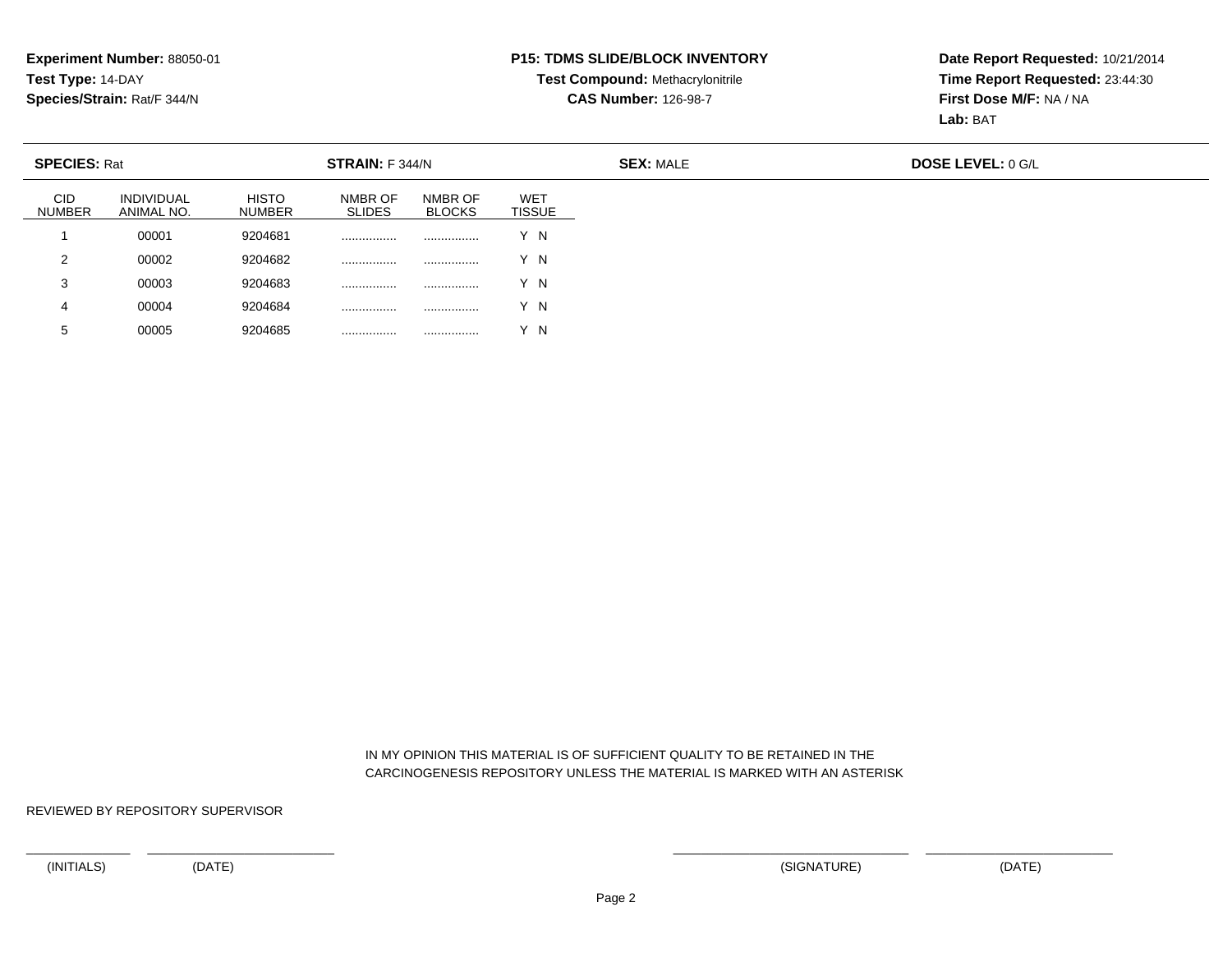#### **P15: TDMS SLIDE/BLOCK INVENTORY**

# **Test Compound:** Methacrylonitrile**CAS Number:** 126-98-7

**Date Report Requested:** 10/21/2014**Time Report Requested:** 23:44:30**First Dose M/F:** NA / NA**Lab:** BAT

| <b>SPECIES: Rat</b>         |                                 |                               | STRAIN: F 344/N          |                          |                             |
|-----------------------------|---------------------------------|-------------------------------|--------------------------|--------------------------|-----------------------------|
| <b>CID</b><br><b>NUMBER</b> | <b>INDIVIDUAL</b><br>ANIMAL NO. | <b>HISTO</b><br><b>NUMBER</b> | NMBR OF<br><b>SLIDES</b> | NMBR OF<br><b>BLOCKS</b> | <b>WET</b><br><b>TISSUE</b> |
| 6                           | 00006                           | 9204731                       |                          |                          | Y N                         |
|                             | 00007                           | 9204732                       |                          |                          | Y N                         |
| 8                           | 00008                           | 9204733                       |                          |                          | Y N                         |
| 9                           | 00009                           | 9204734                       |                          |                          | Y N                         |
| 10                          | 00010                           | 9204735                       |                          |                          | Y N                         |

 IN MY OPINION THIS MATERIAL IS OF SUFFICIENT QUALITY TO BE RETAINED IN THECARCINOGENESIS REPOSITORY UNLESS THE MATERIAL IS MARKED WITH AN ASTERISK

REVIEWED BY REPOSITORY SUPERVISOR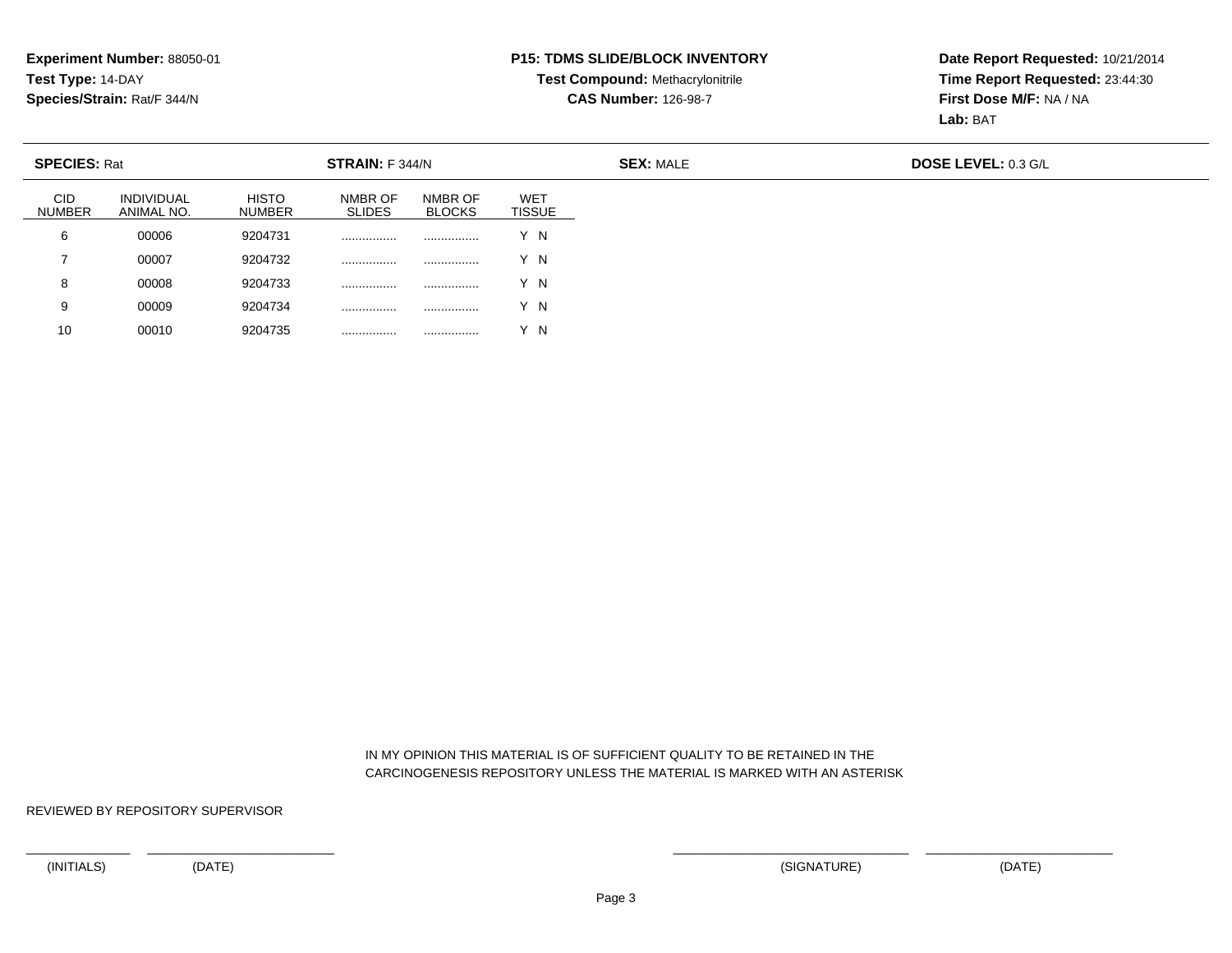#### **P15: TDMS SLIDE/BLOCK INVENTORY**

# **Test Compound:** Methacrylonitrile**CAS Number:** 126-98-7

**Date Report Requested:** 10/21/2014**Time Report Requested:** 23:44:30**First Dose M/F:** NA / NA**Lab:** BAT

| <b>SPECIES: Rat</b>         |                                 |                               | STRAIN: F 344/N          |                          |                             |
|-----------------------------|---------------------------------|-------------------------------|--------------------------|--------------------------|-----------------------------|
| <b>CID</b><br><b>NUMBER</b> | <b>INDIVIDUAL</b><br>ANIMAL NO. | <b>HISTO</b><br><b>NUMBER</b> | NMBR OF<br><b>SLIDES</b> | NMBR OF<br><b>BLOCKS</b> | <b>WET</b><br><b>TISSUE</b> |
| 11                          | 00011                           | 9204721                       | .                        |                          | Y N                         |
| 12                          | 00012                           | 9204722                       | .                        |                          | Y N                         |
| 13                          | 00013                           | 9204723                       | .                        |                          | Y N                         |
| 14                          | 00014                           | 9204724                       | .                        |                          | Y N                         |
| 15                          | 00015                           | 9204725                       | .                        | .                        | Y N                         |

 IN MY OPINION THIS MATERIAL IS OF SUFFICIENT QUALITY TO BE RETAINED IN THECARCINOGENESIS REPOSITORY UNLESS THE MATERIAL IS MARKED WITH AN ASTERISK

REVIEWED BY REPOSITORY SUPERVISOR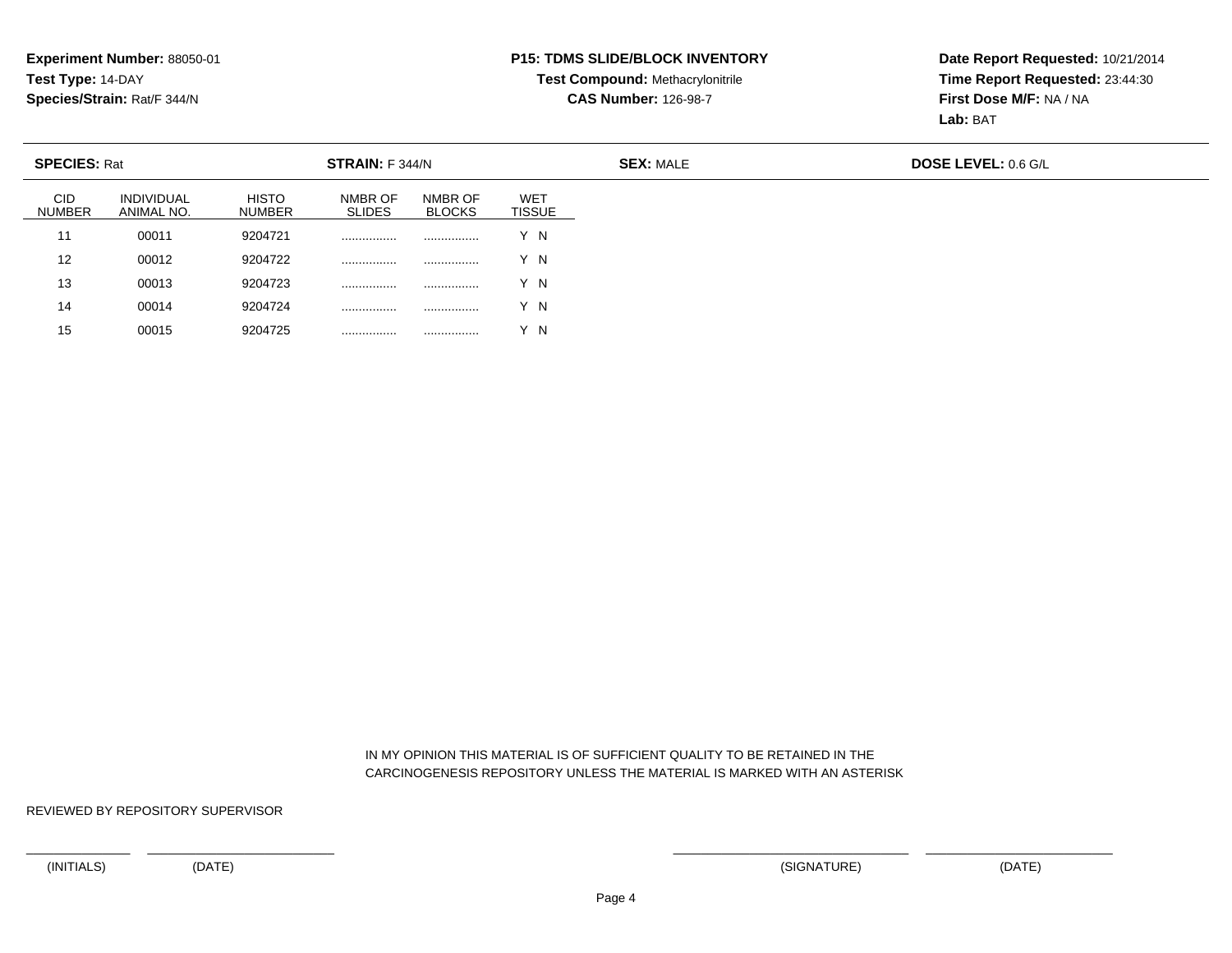#### **P15: TDMS SLIDE/BLOCK INVENTORY**

# **Test Compound:** Methacrylonitrile**CAS Number:** 126-98-7

**Date Report Requested:** 10/21/2014**Time Report Requested:** 23:44:30**First Dose M/F:** NA / NA**Lab:** BAT

| <b>SPECIES: Rat</b>         |                                 |                               | STRAIN: F 344/N          |                          |                             | <b>SEX: MALE</b> | <b>DOSE LEVEL: 1.2 G/L</b> |
|-----------------------------|---------------------------------|-------------------------------|--------------------------|--------------------------|-----------------------------|------------------|----------------------------|
| <b>CID</b><br><b>NUMBER</b> | <b>INDIVIDUAL</b><br>ANIMAL NO. | <b>HISTO</b><br><b>NUMBER</b> | NMBR OF<br><b>SLIDES</b> | NMBR OF<br><b>BLOCKS</b> | <b>WET</b><br><b>TISSUE</b> |                  |                            |
| 16                          | 00016                           | 9204711                       | .                        | .                        | Y N                         |                  |                            |
| 17                          | 00017                           | 9204712                       | .                        | .                        | Y N                         |                  |                            |
| 18                          | 00018                           | 9204713                       | .                        | .                        | Y N                         |                  |                            |
| 19                          | 00019                           | 9204714                       | .                        | .                        | Y N                         |                  |                            |
| 20                          | 00020                           | 9204715                       | .                        |                          | Y N                         |                  |                            |

 IN MY OPINION THIS MATERIAL IS OF SUFFICIENT QUALITY TO BE RETAINED IN THECARCINOGENESIS REPOSITORY UNLESS THE MATERIAL IS MARKED WITH AN ASTERISK

REVIEWED BY REPOSITORY SUPERVISOR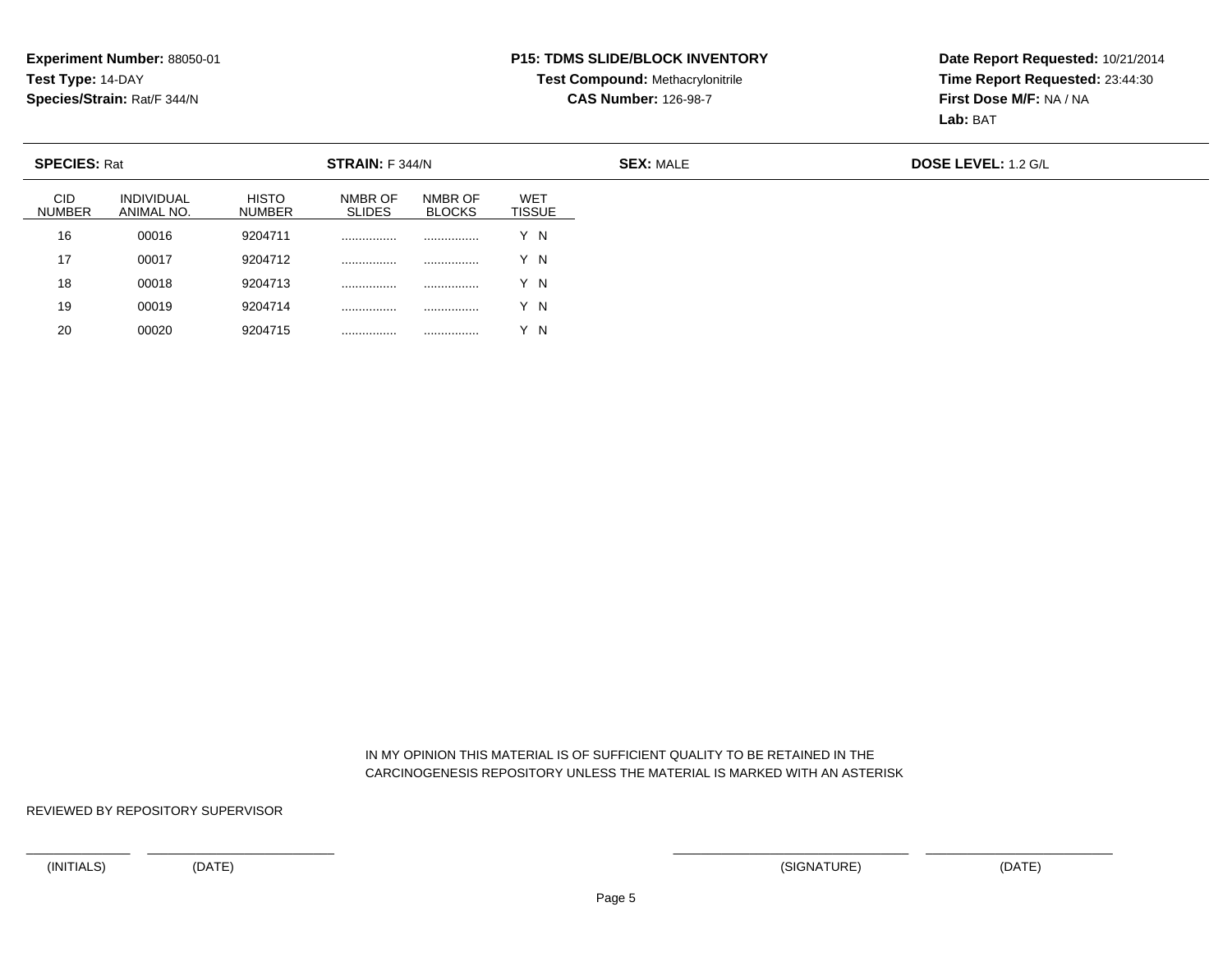#### **P15: TDMS SLIDE/BLOCK INVENTORY**

# **Test Compound:** Methacrylonitrile**CAS Number:** 126-98-7

**Date Report Requested:** 10/21/2014**Time Report Requested:** 23:44:30**First Dose M/F:** NA / NA**Lab:** BAT

| <b>SPECIES: Rat</b>         |                                 |                               | STRAIN: F 344/N          |                          |                             | <b>SEX: MALE</b> |  |
|-----------------------------|---------------------------------|-------------------------------|--------------------------|--------------------------|-----------------------------|------------------|--|
| <b>CID</b><br><b>NUMBER</b> | <b>INDIVIDUAL</b><br>ANIMAL NO. | <b>HISTO</b><br><b>NUMBER</b> | NMBR OF<br><b>SLIDES</b> | NMBR OF<br><b>BLOCKS</b> | <b>WET</b><br><b>TISSUE</b> |                  |  |
| 21                          | 00021                           | 9204701                       |                          |                          | Y N                         |                  |  |
| 22                          | 00022                           | 9204702                       |                          |                          | Y N                         |                  |  |
| 23                          | 00023                           | 9204703                       |                          |                          | Y N                         |                  |  |
| 24                          | 00024                           | 9204704                       | .                        |                          | Y N                         |                  |  |
| 25                          | 00025                           | 9204705                       |                          | .                        | Y N                         |                  |  |

 IN MY OPINION THIS MATERIAL IS OF SUFFICIENT QUALITY TO BE RETAINED IN THECARCINOGENESIS REPOSITORY UNLESS THE MATERIAL IS MARKED WITH AN ASTERISK

REVIEWED BY REPOSITORY SUPERVISOR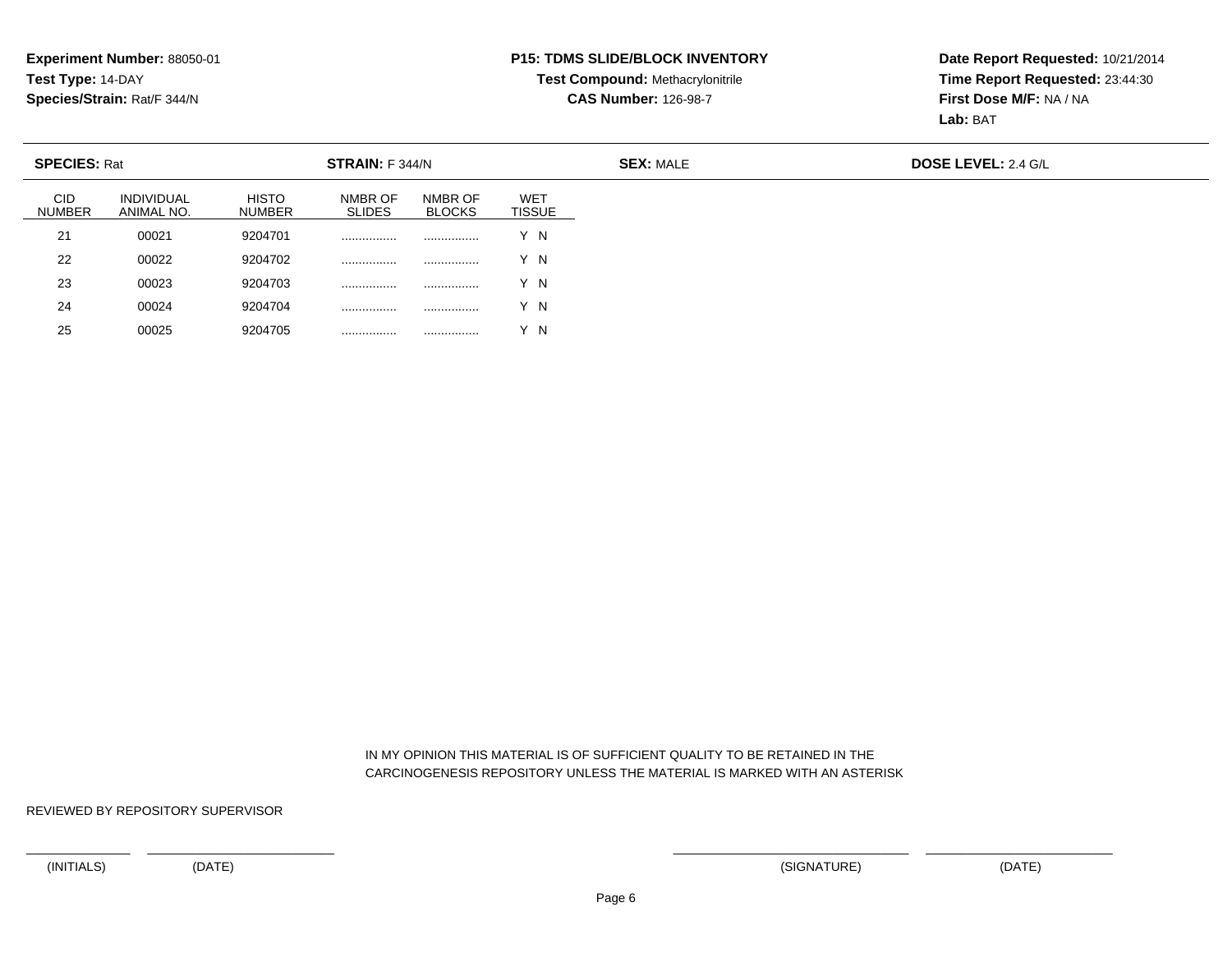#### **P15: TDMS SLIDE/BLOCK INVENTORY**

# **Test Compound:** Methacrylonitrile**CAS Number:** 126-98-7

**Date Report Requested:** 10/21/2014**Time Report Requested:** 23:44:30**First Dose M/F:** NA / NA**Lab:** BAT

| <b>SPECIES: Rat</b>         |                                 |                               | STRAIN: F 344/N          |                          |                             |
|-----------------------------|---------------------------------|-------------------------------|--------------------------|--------------------------|-----------------------------|
| <b>CID</b><br><b>NUMBER</b> | <b>INDIVIDUAL</b><br>ANIMAL NO. | <b>HISTO</b><br><b>NUMBER</b> | NMBR OF<br><b>SLIDES</b> | NMBR OF<br><b>BLOCKS</b> | <b>WET</b><br><b>TISSUE</b> |
| 26                          | 00026                           | 9204691                       |                          |                          | Y N                         |
| 27                          | 00027                           | 9204692                       |                          | .                        | Y N                         |
| 28                          | 00028                           | 9204693                       |                          | .                        | Y N                         |
| 29                          | 00029                           | 9204694                       |                          | .                        | Y N                         |
| 30                          | 00030                           | 9204695                       |                          |                          | Y N                         |

 IN MY OPINION THIS MATERIAL IS OF SUFFICIENT QUALITY TO BE RETAINED IN THECARCINOGENESIS REPOSITORY UNLESS THE MATERIAL IS MARKED WITH AN ASTERISK

REVIEWED BY REPOSITORY SUPERVISOR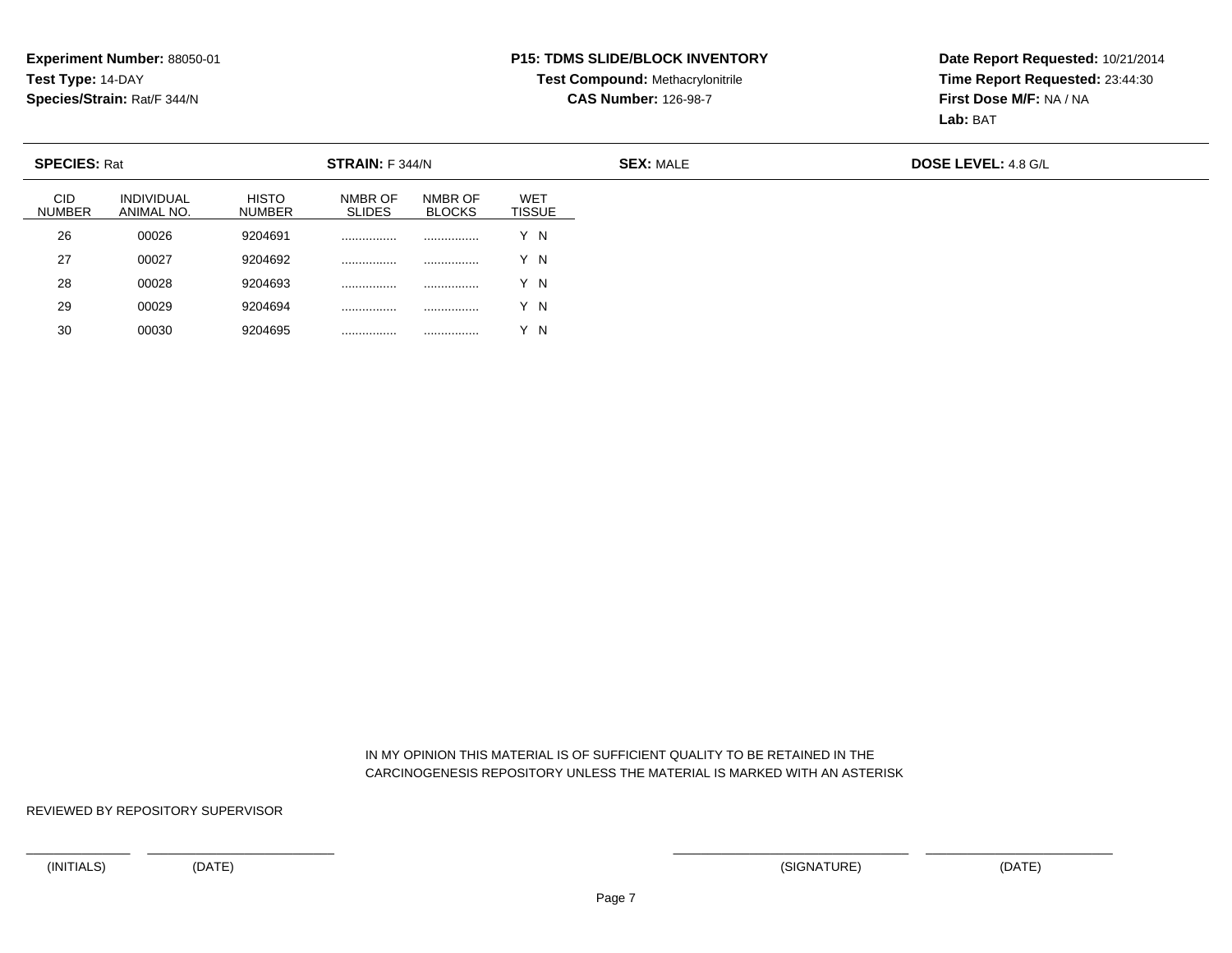#### **P15: TDMS SLIDE/BLOCK INVENTORY**

# **Test Compound:** Methacrylonitrile**CAS Number:** 126-98-7

**Date Report Requested:** 10/21/2014**Time Report Requested:** 23:44:30**First Dose M/F:** NA / NA**Lab:** BAT

| <b>SPECIES: Rat</b>         |                                 |                               | STRAIN: F 344/N          |                          |                             |
|-----------------------------|---------------------------------|-------------------------------|--------------------------|--------------------------|-----------------------------|
| <b>CID</b><br><b>NUMBER</b> | <b>INDIVIDUAL</b><br>ANIMAL NO. | <b>HISTO</b><br><b>NUMBER</b> | NMBR OF<br><b>SLIDES</b> | NMBR OF<br><b>BLOCKS</b> | <b>WET</b><br><b>TISSUE</b> |
| 31                          | 00031                           | 9204686                       |                          |                          | Y N                         |
| 32                          | 00032                           | 9204687                       |                          | .                        | Y N                         |
| 33                          | 00033                           | 9204688                       |                          | .                        | Y N                         |
| 34                          | 00034                           | 9204689                       |                          | .                        | Y N                         |
| 35                          | 00035                           | 9204690                       | .                        |                          | Y N                         |

 IN MY OPINION THIS MATERIAL IS OF SUFFICIENT QUALITY TO BE RETAINED IN THECARCINOGENESIS REPOSITORY UNLESS THE MATERIAL IS MARKED WITH AN ASTERISK

REVIEWED BY REPOSITORY SUPERVISOR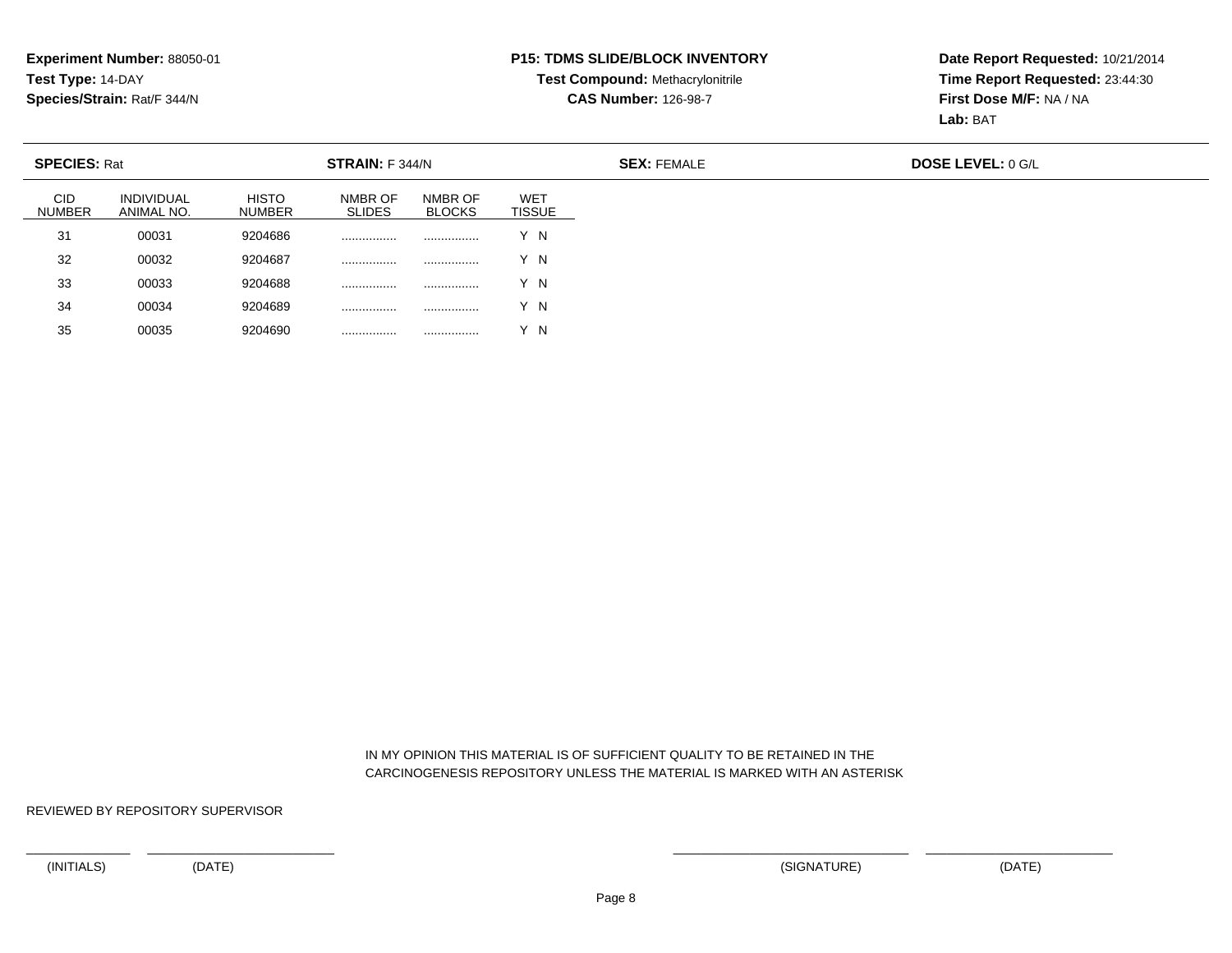#### **P15: TDMS SLIDE/BLOCK INVENTORY**

# **Test Compound:** Methacrylonitrile**CAS Number:** 126-98-7

**Date Report Requested:** 10/21/2014**Time Report Requested:** 23:44:30**First Dose M/F:** NA / NA**Lab:** BAT

| <b>SPECIES: Rat</b>         |                                 |                               | STRAIN: F 344/N          |                          |                             |
|-----------------------------|---------------------------------|-------------------------------|--------------------------|--------------------------|-----------------------------|
| <b>CID</b><br><b>NUMBER</b> | <b>INDIVIDUAL</b><br>ANIMAL NO. | <b>HISTO</b><br><b>NUMBER</b> | NMBR OF<br><b>SLIDES</b> | NMBR OF<br><b>BLOCKS</b> | <b>WET</b><br><b>TISSUE</b> |
| 36                          | 00036                           | 9204736                       |                          | .                        | Y N                         |
| 37                          | 00037                           | 9204737                       |                          |                          | Y N                         |
| 38                          | 00038                           | 9204738                       |                          |                          | Y N                         |
| 39                          | 00039                           | 9204739                       |                          |                          | Y N                         |
| 40                          | 00040                           | 9204740                       | .                        | .                        | Y N                         |

 IN MY OPINION THIS MATERIAL IS OF SUFFICIENT QUALITY TO BE RETAINED IN THECARCINOGENESIS REPOSITORY UNLESS THE MATERIAL IS MARKED WITH AN ASTERISK

REVIEWED BY REPOSITORY SUPERVISOR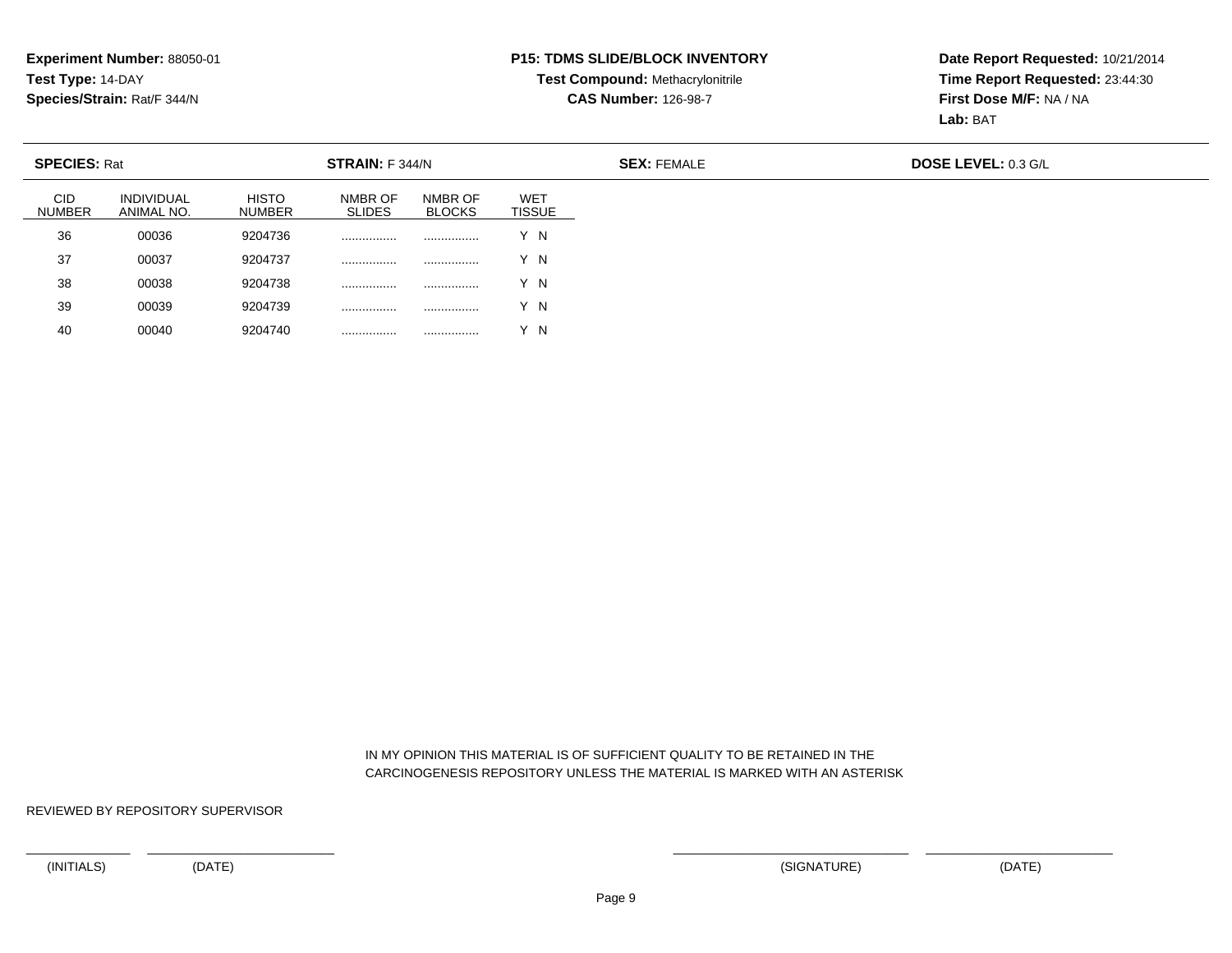#### **P15: TDMS SLIDE/BLOCK INVENTORY**

# **Test Compound:** Methacrylonitrile**CAS Number:** 126-98-7

**Date Report Requested:** 10/21/2014**Time Report Requested:** 23:44:30**First Dose M/F:** NA / NA**Lab:** BAT

| <b>SPECIES: Rat</b>         |                                 |                               | STRAIN: F 344/N          |                          |                             |
|-----------------------------|---------------------------------|-------------------------------|--------------------------|--------------------------|-----------------------------|
| <b>CID</b><br><b>NUMBER</b> | <b>INDIVIDUAL</b><br>ANIMAL NO. | <b>HISTO</b><br><b>NUMBER</b> | NMBR OF<br><b>SLIDES</b> | NMBR OF<br><b>BLOCKS</b> | <b>WET</b><br><b>TISSUE</b> |
| 41                          | 00041                           | 9204726                       |                          |                          | Y N                         |
| 42                          | 00042                           | 9204727                       |                          |                          | Y N                         |
| 43                          | 00043                           | 9204728                       |                          |                          | Y N                         |
| 44                          | 00044                           | 9204729                       |                          |                          | Y N                         |
| 45                          | 00045                           | 9204730                       |                          |                          | Y N                         |

 IN MY OPINION THIS MATERIAL IS OF SUFFICIENT QUALITY TO BE RETAINED IN THECARCINOGENESIS REPOSITORY UNLESS THE MATERIAL IS MARKED WITH AN ASTERISK

REVIEWED BY REPOSITORY SUPERVISOR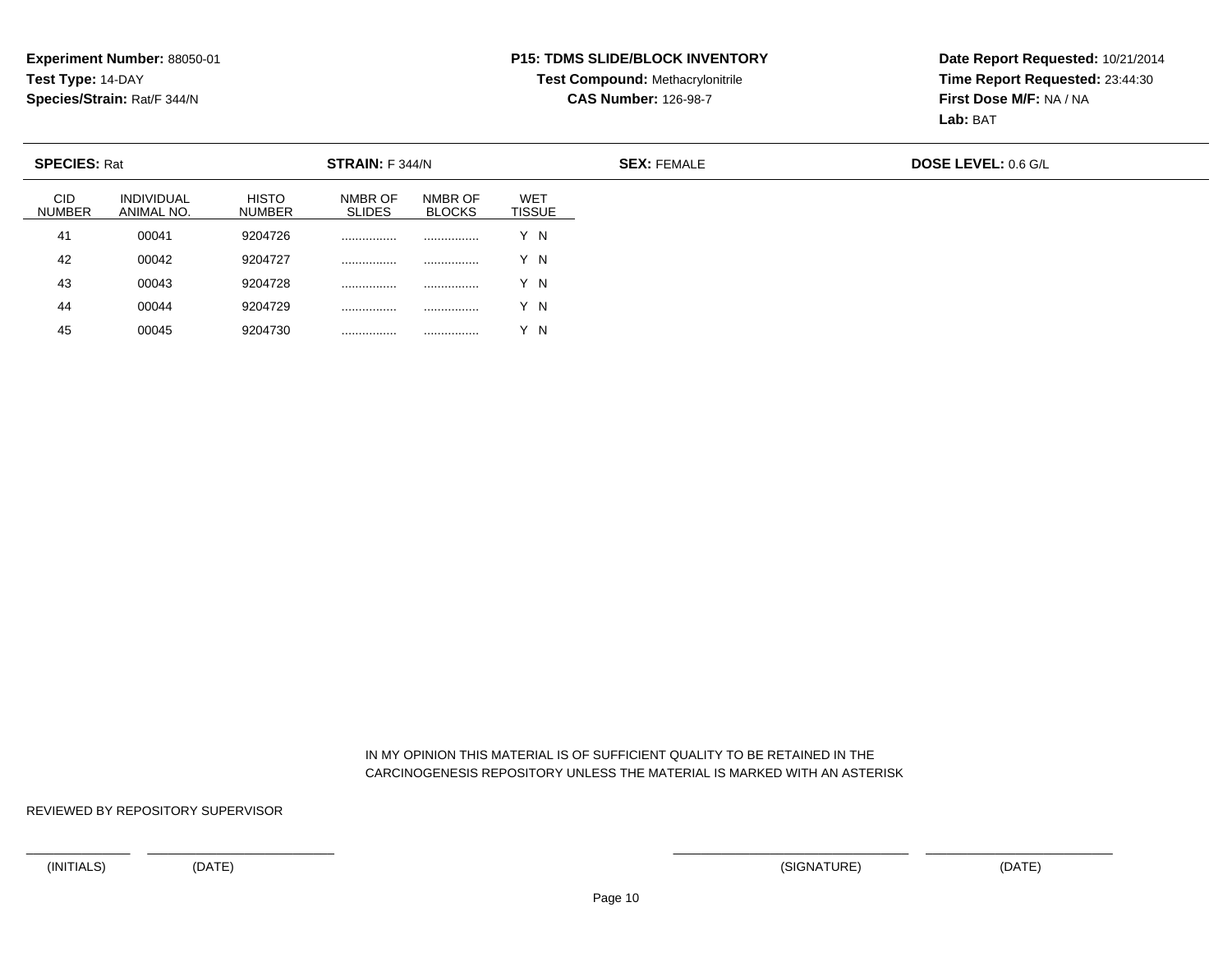#### **P15: TDMS SLIDE/BLOCK INVENTORY**

# **Test Compound:** Methacrylonitrile**CAS Number:** 126-98-7

**Date Report Requested:** 10/21/2014**Time Report Requested:** 23:44:30**First Dose M/F:** NA / NA**Lab:** BAT

| <b>SPECIES: Rat</b>         |                                 |                               | STRAIN: F 344/N          |                          |                             | <b>SEX: FEMALE</b> |  |
|-----------------------------|---------------------------------|-------------------------------|--------------------------|--------------------------|-----------------------------|--------------------|--|
| <b>CID</b><br><b>NUMBER</b> | <b>INDIVIDUAL</b><br>ANIMAL NO. | <b>HISTO</b><br><b>NUMBER</b> | NMBR OF<br><b>SLIDES</b> | NMBR OF<br><b>BLOCKS</b> | <b>WET</b><br><b>TISSUE</b> |                    |  |
| 46                          | 00046                           | 9204716                       | .                        |                          | Y N                         |                    |  |
| 47                          | 00047                           | 9204717                       | .                        | .                        | Y N                         |                    |  |
| 48                          | 00048                           | 9204718                       | .                        |                          | Y N                         |                    |  |
| 49                          | 00049                           | 9204719                       | .                        |                          | Y N                         |                    |  |
| 50                          | 00050                           | 9204720                       | .                        |                          | Y N                         |                    |  |

 IN MY OPINION THIS MATERIAL IS OF SUFFICIENT QUALITY TO BE RETAINED IN THECARCINOGENESIS REPOSITORY UNLESS THE MATERIAL IS MARKED WITH AN ASTERISK

REVIEWED BY REPOSITORY SUPERVISOR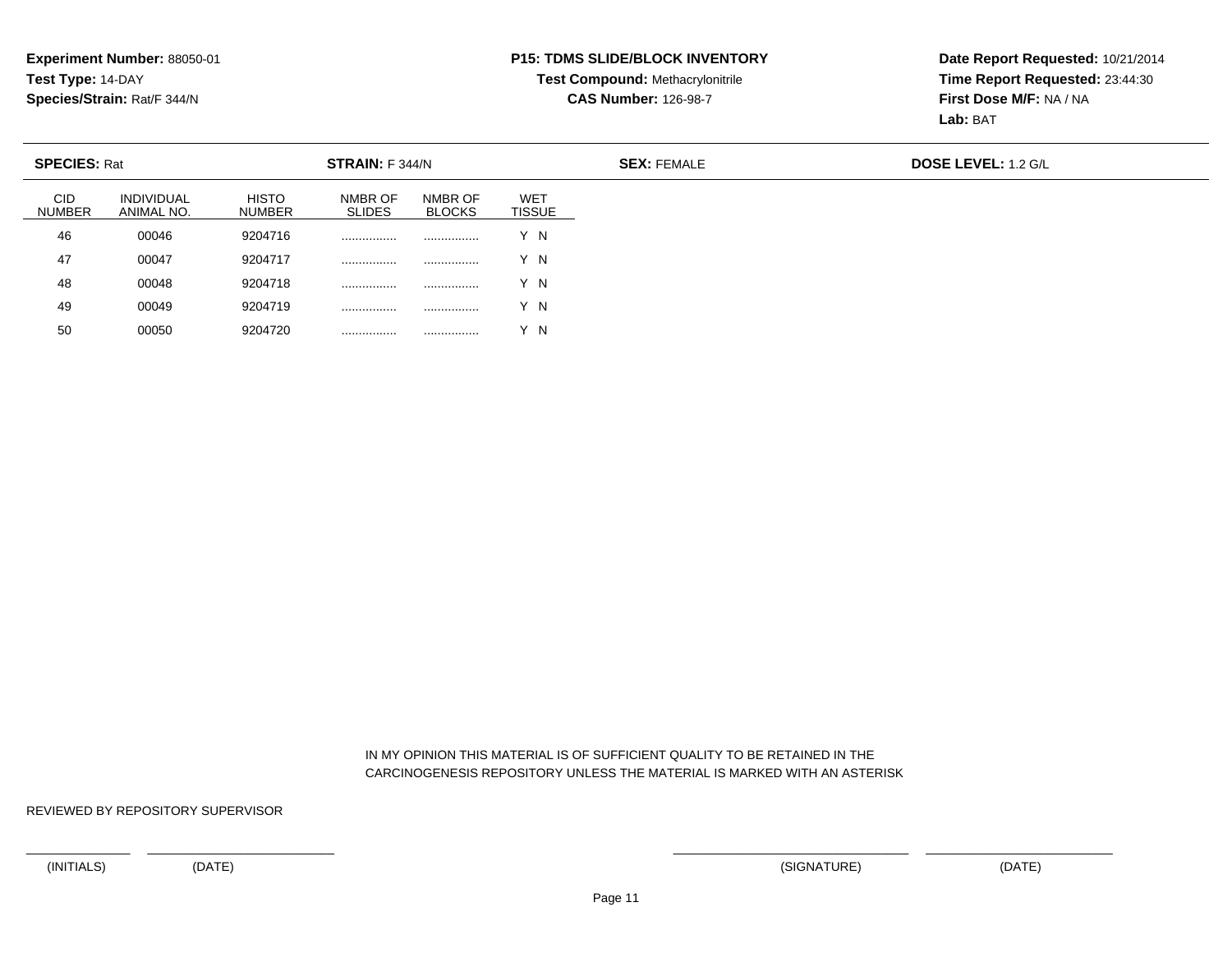#### **P15: TDMS SLIDE/BLOCK INVENTORY**

# **Test Compound:** Methacrylonitrile**CAS Number:** 126-98-7

**Date Report Requested:** 10/21/2014**Time Report Requested:** 23:44:30**First Dose M/F:** NA / NA**Lab:** BAT

| <b>SPECIES: Rat</b>         |                                 |                               | STRAIN: F 344/N          |                          |                             | <b>SEX: FEMALE</b> | <b>DOSE LEVEL: 2.4 G/L</b> |
|-----------------------------|---------------------------------|-------------------------------|--------------------------|--------------------------|-----------------------------|--------------------|----------------------------|
| <b>CID</b><br><b>NUMBER</b> | <b>INDIVIDUAL</b><br>ANIMAL NO. | <b>HISTO</b><br><b>NUMBER</b> | NMBR OF<br><b>SLIDES</b> | NMBR OF<br><b>BLOCKS</b> | <b>WET</b><br><b>TISSUE</b> |                    |                            |
| 51                          | 00051                           | 9204706                       |                          |                          | Y N                         |                    |                            |
| 52                          | 00052                           | 9204707                       |                          |                          | Y N                         |                    |                            |
| 53                          | 00053                           | 9204708                       |                          |                          | Y N                         |                    |                            |
| 54                          | 00054                           | 9204709                       | .                        |                          | Y N                         |                    |                            |
| 55                          | 00055                           | 9204710                       | .                        |                          | Y N                         |                    |                            |

 IN MY OPINION THIS MATERIAL IS OF SUFFICIENT QUALITY TO BE RETAINED IN THECARCINOGENESIS REPOSITORY UNLESS THE MATERIAL IS MARKED WITH AN ASTERISK

REVIEWED BY REPOSITORY SUPERVISOR